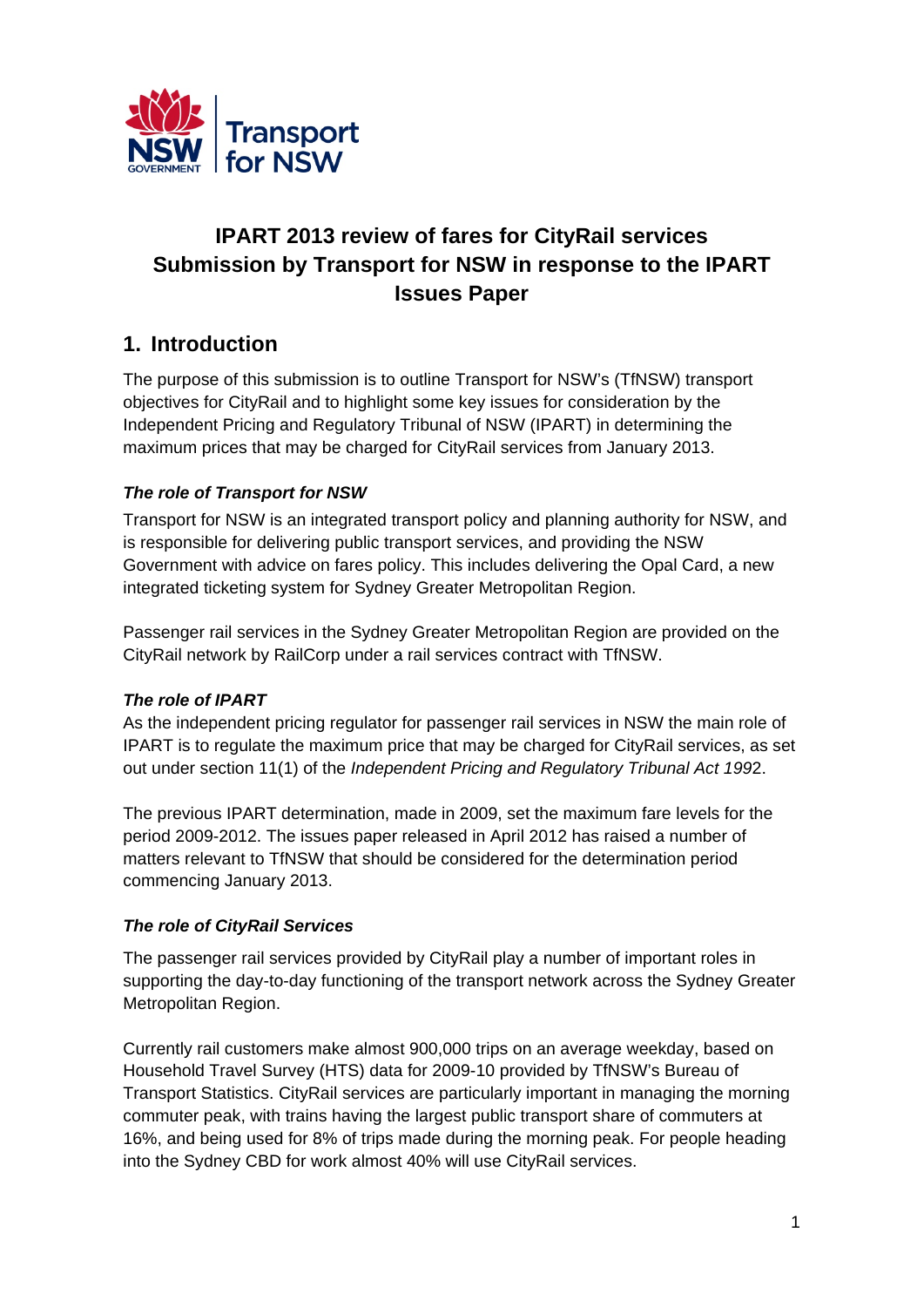Key concerns for CityRail customers are the quality of the services provided, including frequency, reliability and safety. A November 2011 passenger satisfaction survey conducted by TfNSW's Bureau of Transport Statistics recorded an overall satisfaction rating of 81 percent.

It should also be noted that the benefits of CityRail services extend beyond just rail customers. In the 2009-12 fare determination IPART estimated that the externality benefit to society provided by CityRail services was \$1.73 billion, mostly in avoided road congestion costs.

# **2. Policy parameters – the NSW Government's transport goals**

The NSW Government has made it clear that the customer must be at the centre of TfNSW decision making, and has outlined a clear pathway to fix transport in NSW for customers and the wider community.

In setting out the *NSW 2021* 10-year plan, the NSW Government identified three goals for transport services:

- 1. reducing travel times,
- 2. growing patronage on public transport by making it a more attractive choice, and
- 3. improving the customer experience.

Long term transport challenges are also being addressed through the development of the NSW Long Term Transport Master Plan (LTTMP). The Draft LTTMP will outline key transport issues, challenges and opportunities over the next 20 years, and is expected to be released for further public feedback in mid 2012.

The NSW Government is delivering short-term service improvements and major longterm infrastructure projects identified in both of these plans through a number of initiatives.

## *Commencement of the North West Rail Link*

The NSW Government has committed \$314 million in 2011-12 to commence work on delivering the North West Rail Link. The project extends a heavy rail line 23km from Epping to Rouse Hill, and at a cost of between \$7.5 and \$8.5 billion it is expected to be the biggest transport infrastructure project in NSW since the Sydney Harbour Bridge.

When completed, more than 29 million customer trips are expected on the North West Rail Link within five years of opening.

## *Completion of the South-West Rail Link*

Completing the South West Rail Link is a priority for the NSW Government, and in late 2011 more than \$80 million worth of major tenders were awarded for works that will support the operation of the South West Rail Link. The \$2.1 billion South West Rail Link involves construction of a new 11km twin-track passenger rail line connecting Glenfield to Leppington via Edmondson Park, with new stations and commuter parking at Edmondson Park and Leppington; and a major upgrade of Glenfield Station and rail-bus interchange.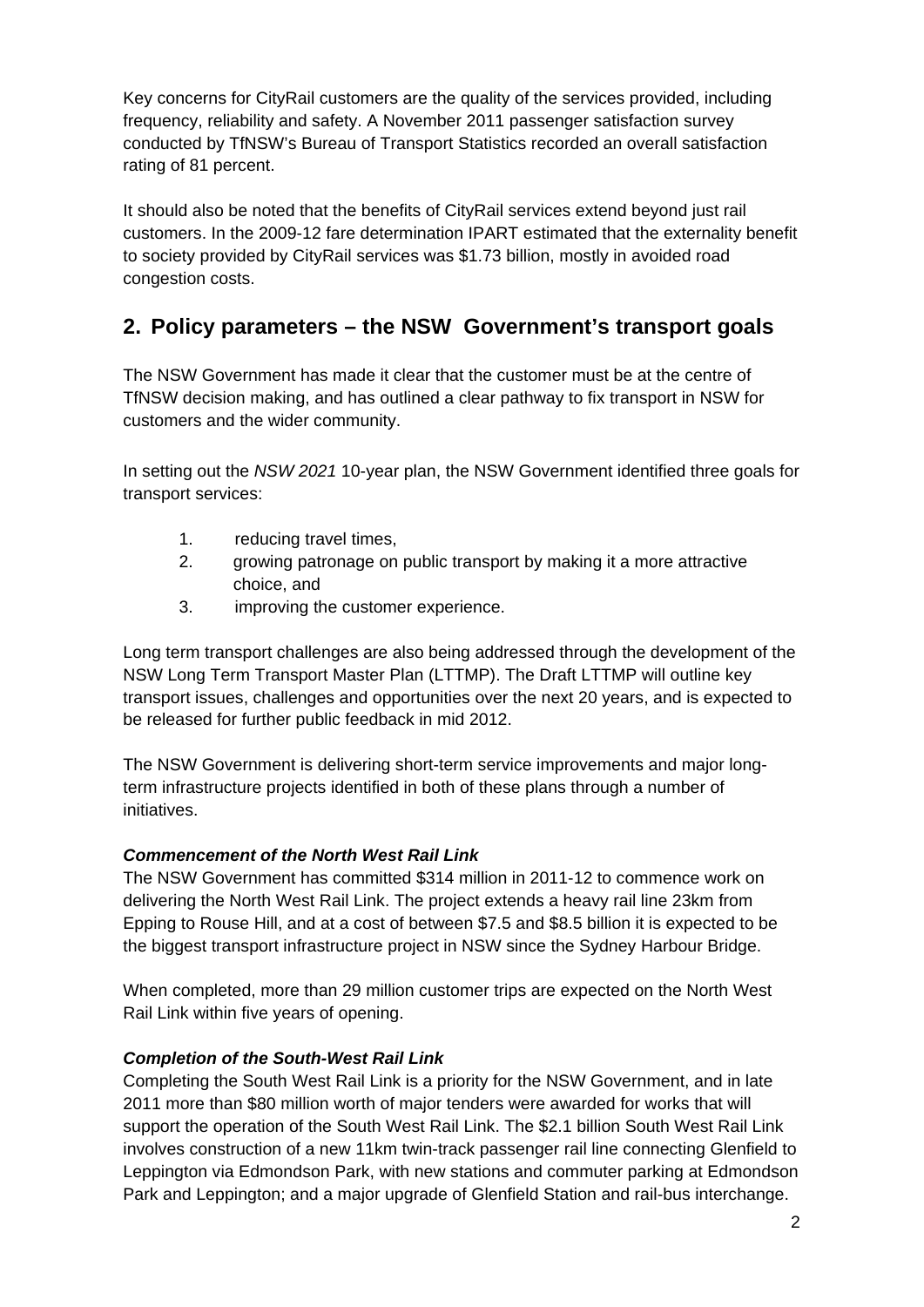Commuters will progressively benefit from the works at Glenfield with the new Station and northern rail junction to be fully operational in 2014. Services will commence on the new line to Leppington in 2016.

### *Delivering new trains*

To deliver real service improvements to customers on the CityRail network the NSW Government is ensuring that new trains are being delivered to replace aging rolling stock.

An additional 15 new 4-car Oscar trains had entered service by February 2012, and in the same month the Government also announced that it will invest a further \$175 million to ensure that 78 new Waratah trains are successfully delivered for use by CityRail customers. The proportion of the CityRail fleet that is less than 10 years old rose from 10% in 2007 to 20% in 2011.

As of April 2012, 8 Waratah trains were available for passenger services on the CityRail network, and it is expected that over 20 new Waratah trains will be available for passenger services by the end of 2012. Additional Oscar trains are expected to be delivered by mid 2013 and the remaining Waratah trains are expected to be delivered by the end of 2016.

#### *Improvements in on-time running*

The proportion of CityRail services that have recorded on-time running (OTR) in peak periods has risen to 94.6% in 2010-11 exceeding the NSW 2021 target of 92%.

## *Opal Card*

The Opal Card and electronic ticketing system will be rolled out on CityRail services during 2013-14. Opal will be a pay-as-you go system which will automatically deduct the correct fare from stored value on a customer's Opal Card. The system is being designed so that passengers do not have to decide which ticket or tickets that they need to buy before they travel. Instead, they will be able to travel across the public transport network using one card and, regardless of whether they are using a bus, train or ferry – or where their journey starts and finishes – the Opal Card system will work out the fare for their trip combination.

The Government will make further announcements about how the Opal Card will operate before the roll out commences in late 2012.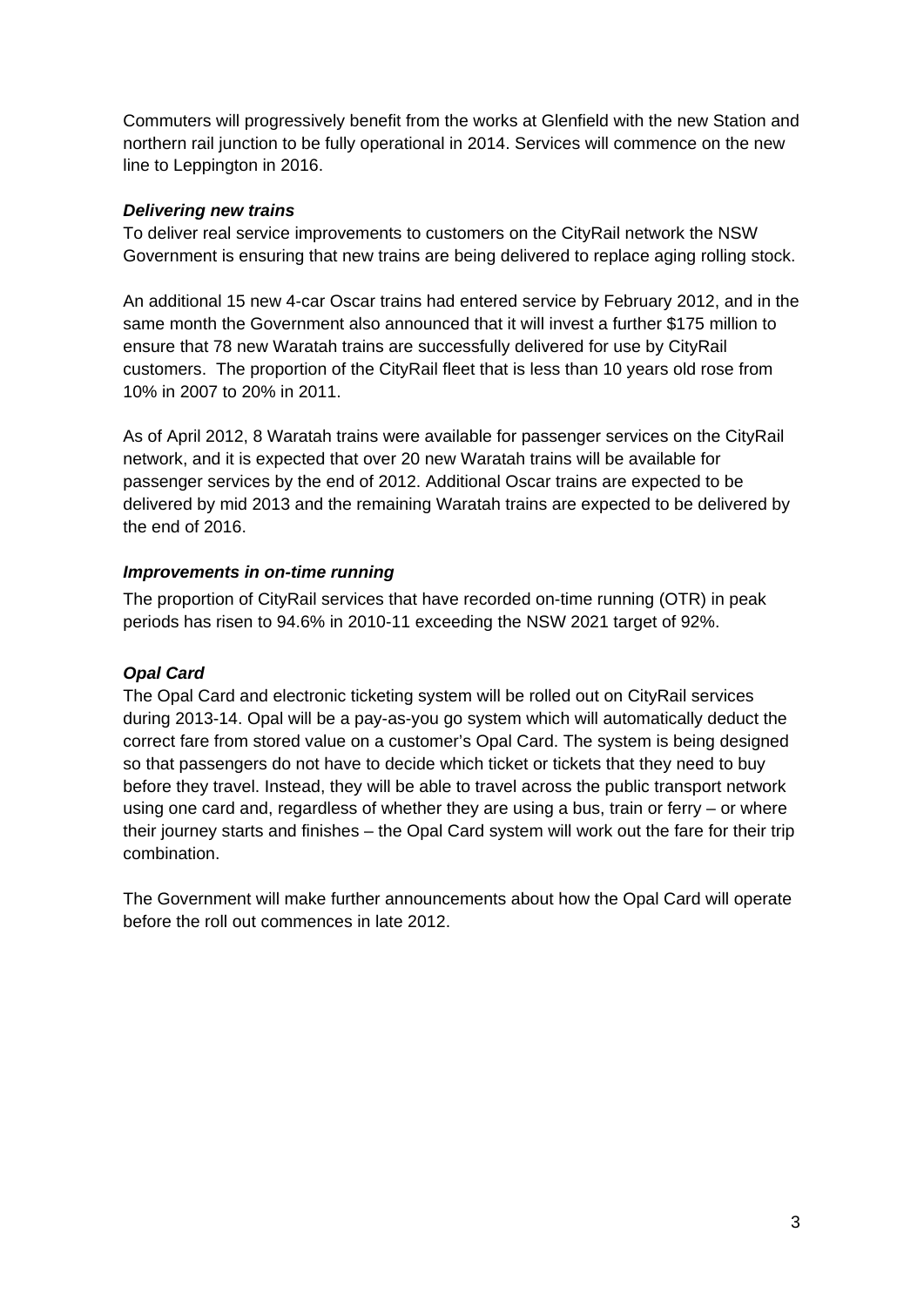## *Fixing the Trains*

Beyond these initiatives to improve services, the NSW Government has initiated the Fixing the Trains program in order to improve NSW passenger rail services. RailCorp currently costs \$10 million per day to run, and costs are rising three times as fast as the number of passenger journeys.

It is proposed that Fixing the Trains will shape how metropolitan, regional and intercity services are provided across the CityRail network. The initiative includes:

- the restructure of RailCorp and the creation of two new specialist organisations to service the different needs of Sydney and intercity/regional train customers,
- **•** reduction in the number of middle management positions, and
- creating a specialist cleaning unit to target graffiti and rubbish on trains and stations.

As noted by IPART in the Issues Paper, the actual cost of providing CityRail services over the last 3 to 4 years has been greater than the levels expected in the 2009 fare determination. Through the Fixing the Trains program, the NSW Government looks forward to continuing to deliver service improvements across each of these areas as well as improving how efficiently CityRail services are provided.

Additionally, RailCorp has an ongoing program of efficiency improvements. The scope of these efficiency improvements are rolling stock and infrastructure maintenance, station staffing, cleaning, train crewing and support functions.

## *Transport Access Program*

As part of the Government's plan to put the customer at the centre of transport decision making, the NSW Government announced in April 2012 that the Transport Access Program will provide \$100 million to deliver accessible, modern, secure and integrated transport infrastructure where it is needed most.

This includes more than \$82 million of works on a brand new station at Flinders in the Illawarra, a major upgrade at Cardiff Station in the Hunter, upgraded interchanges at Fairfield and Sutherland, an upgraded ferry wharf at Balmain.

The NSW Government has also committed \$170 million to build nine new commuter carparks, including some with new interchanges, at Granville, Canley Vale, Gordon, Sutherland, Lindfield, Kiama, Moss Vale, Oak Flats and Padstow train stations.

## **3. Considerations for the 2013 CityRail fare review**

The IPART Issues Paper has raised a number of matters for which TfNSW provides specific responses below. As a general point, however, TfNSW considers that IPART should be consistent in its approach to setting maximum fares for services in the Sydney Greater Metropolitan Region.

However, setting fares below the regulated maximum prices determined by IPART should be decisions of policy for Government given that, like all public transport services, CityRail services are highly subsidised and TfNSW considers that it is appropriate for Government to determine levels of subsidy, as a matter of policy, taking into account a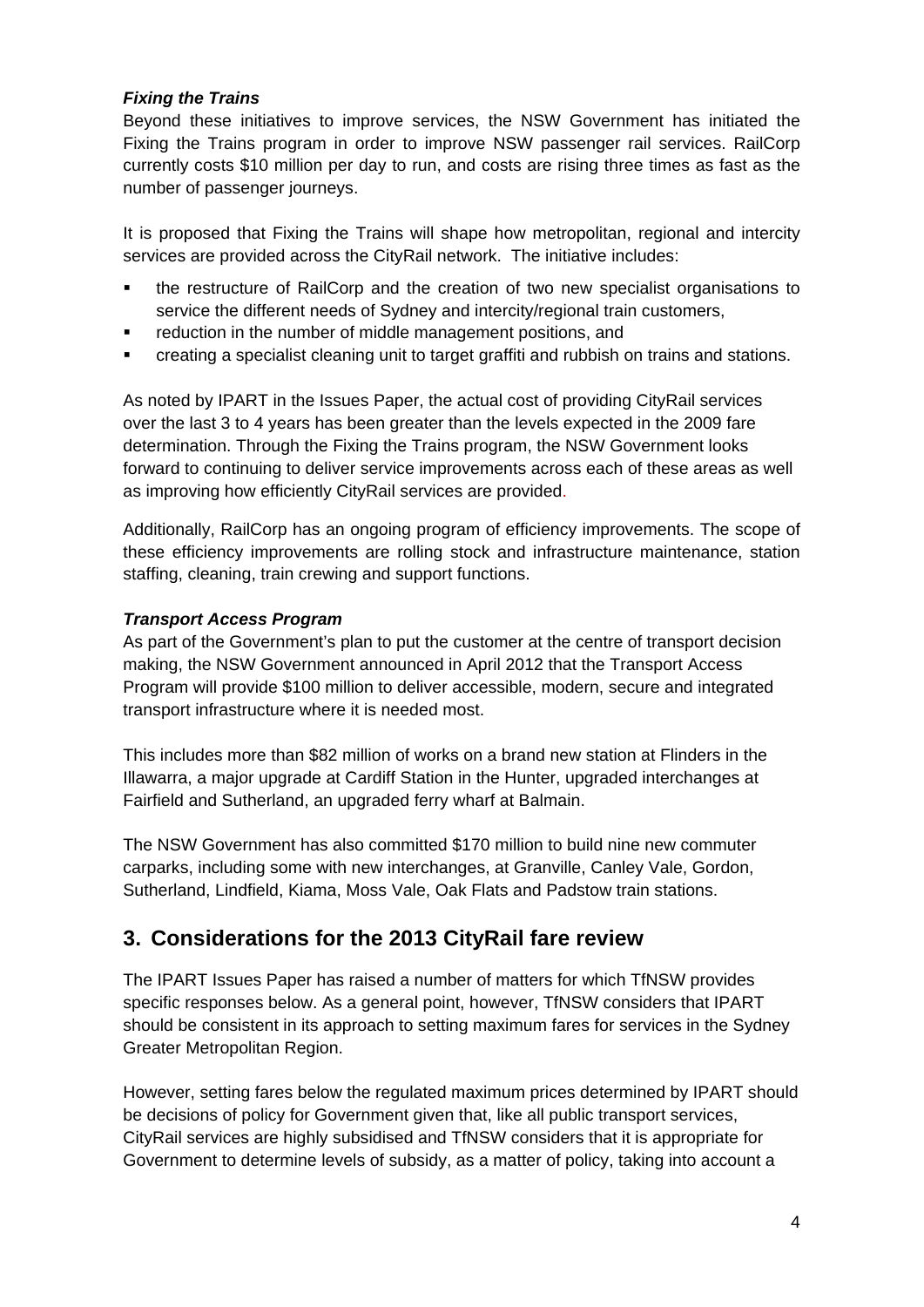number of initiatives including the transition to Opal card and the timing of reforms to achieve cost efficiencies.

#### *Determining efficient costs*

TfNSW notes the proposal to use the proportionate approach based on indexing estimates of the efficient costs and external benefits from the 2009-12 determination for the 2013 determination.

### *What contribution to the recovery of efficient costs should customers make?*

Over recent years, IPART's approach to public transport fare determinations has been to establish the efficient costs of the services and the externality benefits – that is, the benefits that the community as a whole receives from the delivery of the services, as opposed to the benefits that accrue to individual rail customers – to determine the contribution taxpayers and passengers should make to cost recovery.

In IPART's 2009-2012 fare determination the contribution that should be made by customers was estimated at 28.5% of the efficient costs of CityRail services. IPART has determined that Government (on behalf of the broader community) should fund the estimated externality benefits a service delivers. Rail customers should not pay more than the difference.

TfNSW supports this approach to estimating the appropriate fare box cost recovery target, noting the IPART conclusion that CityRail's actual costs have been greater than the levels considered efficient over the period 2009-10 to 2011-12.

### *Approach to setting maximum fares*

#### *Opal Card*

TfNSW notes that there will be changes to how customers use and pay for public transport over the next few years.

#### *Methodology*

As noted above the Opal Card will operate differently from the current, magnetic stripe ticket products which must be purchased in advance, based on the customer's expectations of how they will travel. Instead, customers will have the option of travelling across the network and the system will calculate the correct fare, including any discounts that will apply (such as frequency discounts to reward regular customers).

This may require consideration of alternative approaches to setting fares. As noted previously, the Government will make further announcements about how the Opal Card will operate before the roll out of the system commences.

#### *Length of determination*

Noting that the introduction of Opal may require different approaches to fare setting – and that the determination for metropolitan and outer-metropolitan bus services expires at the end of 2013, TfNSW supports annual determinations for CityRail and Sydney Ferries in 2013.